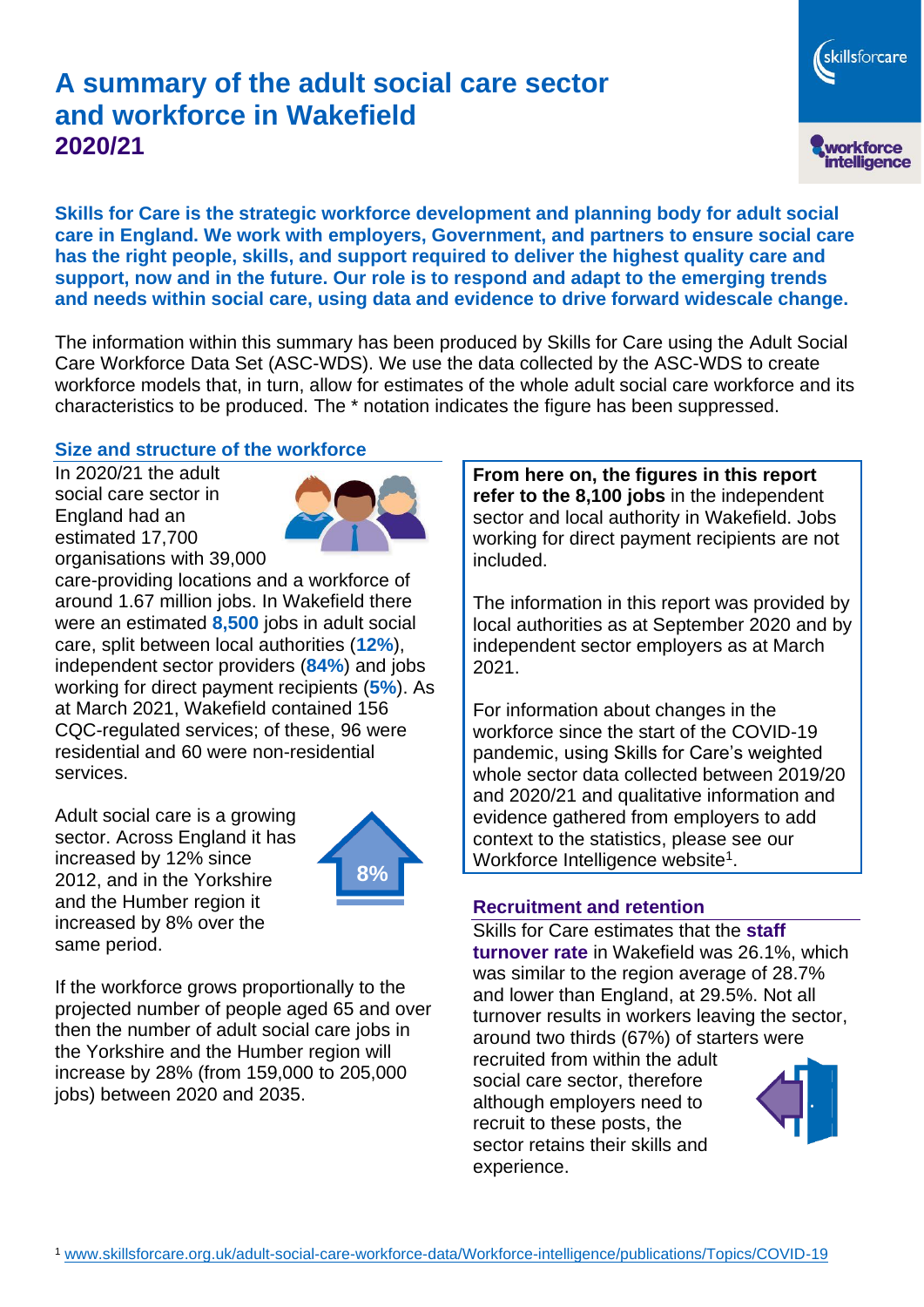Adult social care has an experienced 'core' of workers. Workers in Wakefield had on average **9.3 years of experience in the sector** and 83% of the workforce had been working in the sector for at least three years.

Using both workforce intelligence evidence and our links with employers and stakeholders across England, we know that recruitment and retention is one of the largest issues faced by employers. We have many resources and tools available to help, for example the 'Values-based recruitment and retention toolkit'<sup>2</sup> and 'Seeing potential: widen your talent pool'. <sup>3</sup> For more information please visit: [www.skillsforcare.org.uk/recruitment-retention](http://www.skillsforcare.org.uk/recruitment-retention)

#### **Employment information**

We estimate Wakefield had **8,100** adult social care jobs employed in the local authority and independent sectors. These included 650 managerial roles, 375 regulated professionals, 6,000 direct care (including 4,900 care workers), and 1,100 other-non-care proving roles.

The average number of **sickness days** taken in the last year in Wakefield was 12.5, (10.2 in Yorkshire and the Humber and 9.5 across England). With an estimated directly employed workforce of 7,600, this would mean employers in Wakefield lost approximately **95,000 days to sickness in 2020/21**. In England levels of staff sickness have nearly doubled over the course of the pandemic between 2019/20 and 2020/21, in total around 6 million extra days were lost to sickness than in the year before.

Less than a quarter (13%) of the workforce in Wakefield were on zero-hours contracts. Over half (58%) of the workforce usually worked full-time hours and 42% were part-time.

### **Chart 1. Proportion of workers on zero hours contracts by area**

**England** Yorkshire and the Humber Wakefield



### **Workforce demographics**

The majority (84%) of the workforce in Wakefield were female, and the average age was 44 years old. Workers aged 24 and



under made up 8% of the workforce and workers aged over 55 represented 27%. Given this age profile approximately 2,200 people will be reaching retirement age in the next 10 years.

Nationality varied by region, in England 83% of the workforce identified as British, while in the Yorkshire and the Humber region this was 93%. An estimated 94% of the workforce in Wakefield identified as British, 2% identified as of an EU nationality and 4% a non-EU nationality, therefore there was a similar reliance on EU and non-EU workers.

### **Pay**



Table 1 shows the full-time equivalent annual or hourly pay rate of selected job roles in Wakefield (area), Yorkshire and the Humber (region) and

England. All figures represent the independent sector as at March 2021, except social workers which represent the local authority sector as at September 2020. At the time of analysis, the National Living Wage was £8.72.

#### **Table 1. Average pay rate of selected job roles by area**

|                                 | <b>England</b> | Region  | Area    |
|---------------------------------|----------------|---------|---------|
| Full-time equivalent annual pay |                |         |         |
| Social Worker <sup>t</sup>      | £37,100        | £34,000 | £36,300 |
| Registered nurse                | £33,600        | £32,400 | £35,100 |
| Hourly pay                      |                |         |         |
| National Living<br>Wage         | £8.72          | £8.72   | £8.72   |
| Senior care worker              | £10.00         | £9.88   | £9.77   |
| Care worker                     | £9.29          | £9.12   | £9.00   |
| Support and<br>outreach         | £9.53          | £9.41   | £9.28   |

†Local authority social workers only.

Please note that pay varies by sector, with local authority pay generally being higher than independent sector pay.